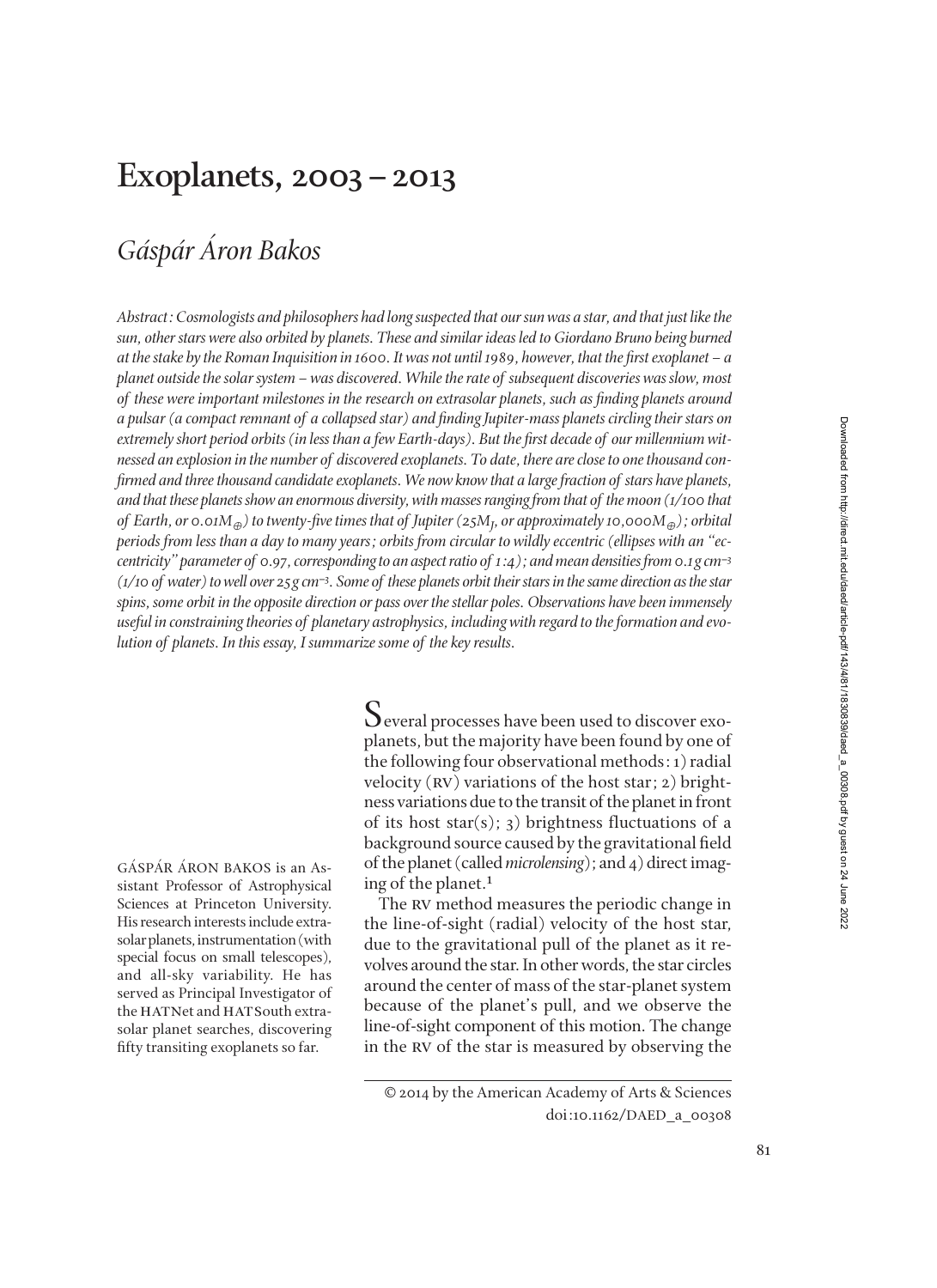*2003–2013*

periodic blue-and-red shift of the starlight. Based on the rv signature of the star, the presence and orbital period of the planet can be established, and under certain conditions, a *minimal mass* for the planet is derived. The inclination of the orbit with respect to the line of sight remains unknown; that is, the planet may be orbiting edge-on, or almost face-on. Typical RV variations (for the star) are: approximately 200 ms−1 due to a Jupiter-mass object orbiting a solar-type star on a one-day period orbit, 12 ms<sup>-1</sup> for the same configuration with 5.2-year period orbit (the period of Jupiter itself), and 0.09 ms<sup>-1</sup> due to an Earth-mass planet orbiting a solar type star on a one-year orbit. Another key parameter measured is the "eccentricity" (ovality) of the orbit. If multiple planets orbit the same star, these parameters can be derived for all the planets. *Exoplanets, Doppler shift of the stellar spectrum: the* 

> As shown in Figure 1, the number of exoplanet detections has been rising steep ly over the past decade. While, in terms of sheer numbers, the rv method was the most successful for much of the past decade, this changed in 2012, when the transit method took over (discussed later). This takeover is even more pronounced if we consider the approximately three thousand planet candidates from the *Kepler* space mission.

> While the concept is simple, measuring the rv of a star at the ms−1 level has been a challenge, and only a few astronomical facilities have been able to achieve this. Two notable examples, among a dozen facilities, are the High Accuracy Radial velocity Planet Searcher (harps) on the European Southern Observatory (eso) 3.6m diameter telescope, and the HIgh Resolution Echelle Spectrograph (hires) on the Keck-I 10m diameter telescope. The precision of instruments has improved significantly over a decade: for example, HARPS reaches 1 ms−1 precision for a moderately

Doppler shift of the stellar spectrum: the *b*right star in a one-minute exposure. For **For** bright stars, the primary limitations on precision include instrument systematics and noise due to stellar activity. Recent record-breaking detections include a planet inducing an rv variation of only a half-meter per second on its host star (called HD 20794) and a possible Earthmass planet around one of the brightest and closest stars, ɑ Centauri B, causing a similar RV variation roughly equivalent to the speed of a person walking slowly.

Significant advances have been made by way of high-precision spectroscopy using "laser-combs,"<sup>2</sup> which provide a highly accurate and stable calibration source. High-precision *infrared* spectroscopy3 has also been at the frontier of research, motivated by the enhanced detectability of potentially habitable Earth-mass planets around smaller (and cooler) stars. Plans for future instrumentation on the next generation of large telescopes under development are being shaped by the goal of detecting small planets. (Examples in clude the espresso instrument on the 8.2m diameter VLT telescope, CODEX for the future 39m E-ELT telescope, and GCLEF for the future 24m GMT telescope.)

To date, RV searches have targeted a few thousand relatively bright stars, and have discovered around five hundred exoplanets in approximately four hundred planetary systems (some of which are multiplanet systems). This sample is large enough to derive meaningful statistics, as has been done by many authors.<sup>4</sup> Some of the key results include: Gas giant planets with planetary mass  $M_p > 50M_{\oplus}$  (50 Earth masses) on short-period orbits (less than ten days), also known as "hot Jupiters," are intrinsically rare, present in only around 1 percent of all star systems. However, there is an extremely strong bias favoring their discovery, which explains why the first RV detection of a Jupiter-mass planet (around the star 51 Peg) was that of a hot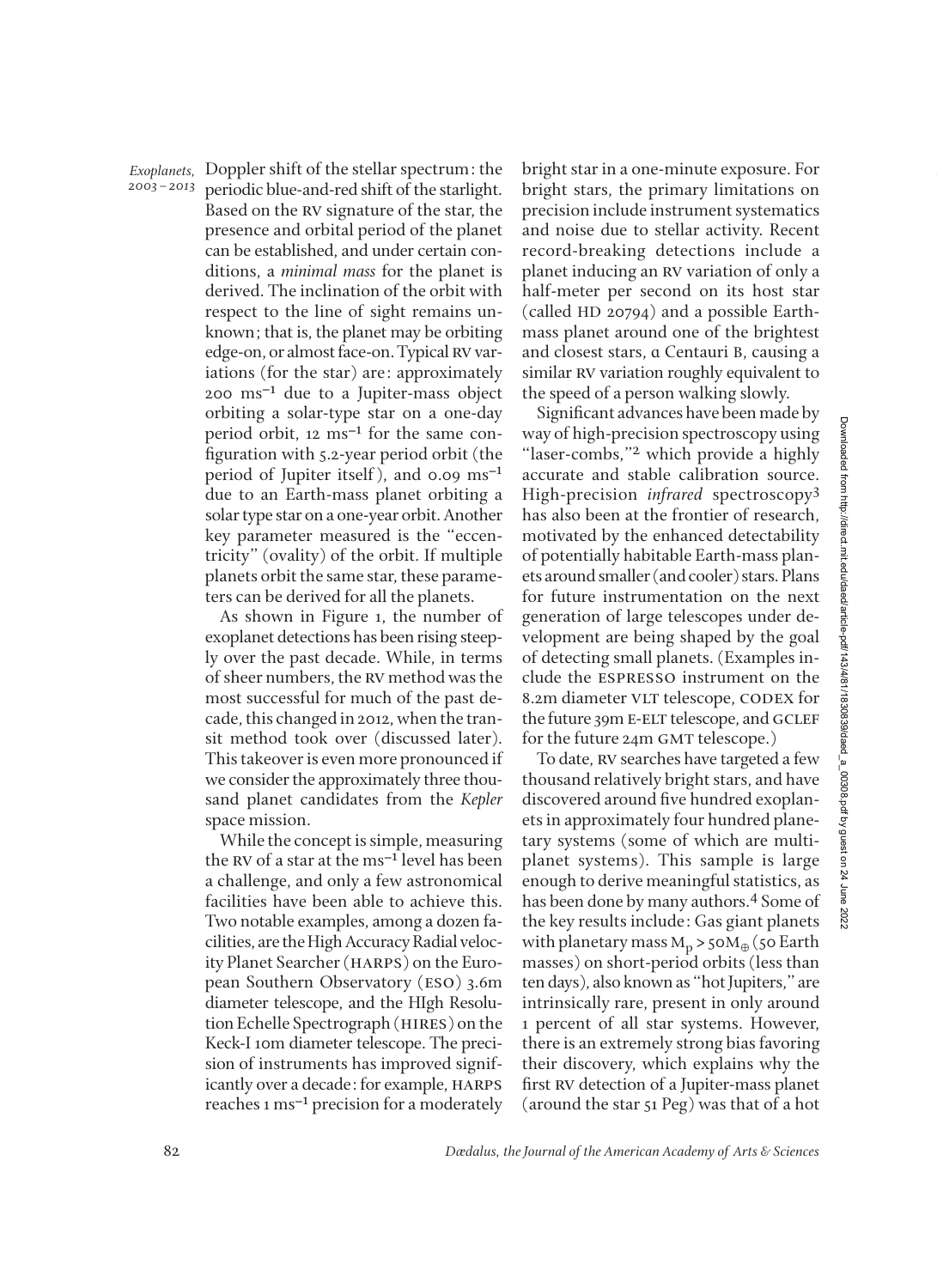

### *Figure 1* Number of RV (black) and Transit (gray) Detections as a Function of Year

This plot does not show planet candidates from the Kepler mission. Source: Data from exoplanets.org.

Jupiter,<sup>5</sup> and why most ground-based transit surveys have discovered only hot Jupiters. In contrast, "light" planets more like Earth ( $M_p < 30M_\oplus$ ) are abundant, with a very sharp increase in the occurrence rate as planetary mass decreases. The occurrence rate of giant planets increases with the metal content (fraction of elements heavier than helium; also called "metallicity") and mass of the host star. This, however, is not true for light planets (Neptunes, super-Earths, and smaller), which have a much weaker dependence on metallicity. For giant planets, we ob serve a bimodal distribution in the period, with a small "pile up" at  $P \approx$  three days (hot Jupiters) followed by a "period valley" and steep increase in the occurrence rate for  $P \ge$  one hundred days. Light planets, however, tend to have short-period orbits, the most typical period being forty

days. While giant planets exhibit a wide distribution of eccentricities (even reaching  $e \approx 0.97$ ), small planets exhibit more circular orbits. Hot Jupiters are "lonely," with either no detectable companion or a companion on a very wide orbit. In contrast, small planets are often in multiplan etary systems<sup>6</sup> like our own solar system. These observational *facts* are extremely im portant for constraining the various plan et formation and evolution theories.

Some interesting numbers on the occurrence rate of exoplanets, as based on rv searches, are as follows: three-quarters of dwarf (solar-like) stars have a planet with a period less than ten years, and one-quarter of dwarf stars have a 0.5 to 2 $M_{\oplus}$  Earthmass planet with a period less than fifty days.7 It may turn out, when all periods and masses are considered, that essentially all stars have planets.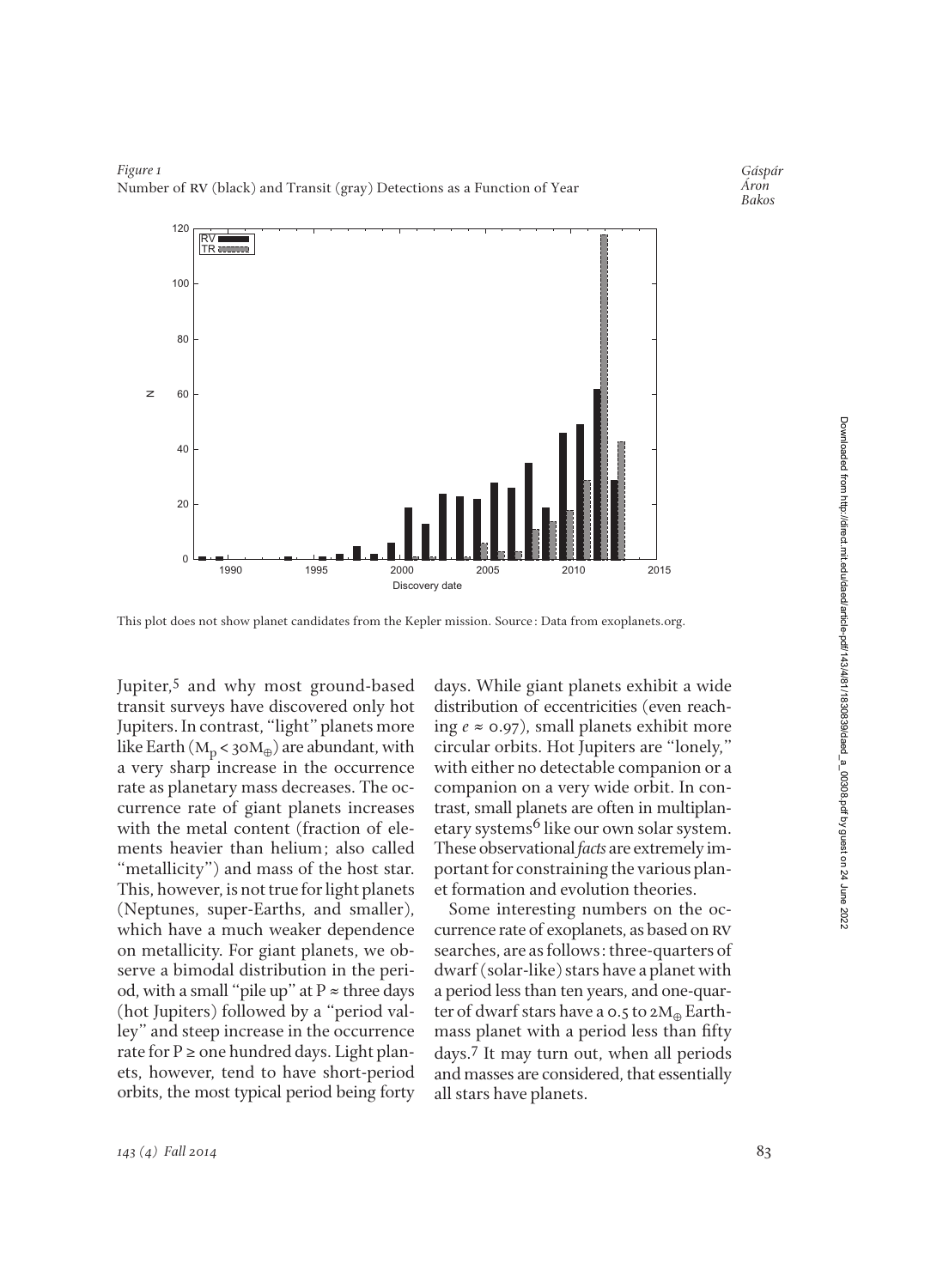#### *Exoplanets, 2003–2013*

Below I list some notable exoplanetary systems that have been discovered by the rv method. Note that the nomenclature of exoplanets is such that most exoplanets carry the name of the host star together with a suffix for the planet ("b" for the first, "c" for the second, and so on). For example, the first planet discovered around the star 55 Cnc is called 55 Cnc b, the second and third planets are 55 Cnc c and 55 Cnc d, respectively.

- HD 80606 b is a massive planet on an extremely eccentric and long-period orbit, and was later found to transit its host star.
- A Neptune-mass planet orbiting a nearby M dwarf, GJ 436, was later found to transit its host star.
- Four planets were discovered around the red dwarf star Gl 876,<sup>8</sup> with three of them in the so-called Laplace-resonance, where the ratio of the orbital periods is 1:2:4. This configuration is strikingly similar to the inner three Galilean moons of our Jupiter.
- A system of three to six planets was found around Gl 581 (some of which are disputed), including one or more super-Earths (planets more massive than Earth, but less than about ten times the mass of Earth) close to or inside the habitable zone.
- 55 Cnc is a star visible to the naked-eye with five planets. The innermost planet (55 Cnc e) is a super-Earth on a very short-period orbit of only 0.73 days, and was later found to transit the star.
- HD10180 has a planetary system of seven (or even more) planets, the largest num ber yet for exoplanetary systems!
- An Earth-mass planet was discovered, inducing only 0.5 ms−1 variation on ɑ Centauri B, one of the brightest and closest stars in the sky.9 (Note: this discovery is still debated.)

High-precision RV measurements will continue to improve in the next decade, and should reach a precision level of just a few centimeters per second. A serious limitation on the method will be stellar noise, due to either oscillations of the star or spots and other surface irregularities.

 $\mathbf{B}_{\text{V}}$  chance alignment, our line of sight may lie in the orbital plane of an exoplanet. In this case, the planet periodically transits across the face of the star as seen from Earth. During transits, the star's light is dimmed by a fraction that is proportional to the ratio of the projected area of the planet to that of the star: that is,  $(R_p/R_\star)^2$ , where  $R_p$  and  $R_{\star}$  are the planetary and stellar radii, respectively. As viewed from such a vantage point, Jupiter transiting the sun would cause a 1 percent dip in the *light curve* (the light of the star as a function of time) lasting roughly thirty hours, and Earth would cause a 0.01 percent dip for about thirteen hours.

Careful analysis of the light curve during the transit, together with RV observations of the system, yield the following parameters for the system: period, planet-to-star radius ratio, inclination (angle or orbital plane with respect to the sky plane), and semi-major axis of the planet (half of the longest diameter of the elliptical orbit, in units of the stellar radius). Further, using Kepler's third law, the following fundamen tal physical parameters are determined: the surface gravity of the planet and the mean density of the star. When coupled with spectroscopic observations and stellar models, the mean stellar density is, in turn, an important constraint on the mass and radius of the star. In other words, the transiting planet helps us determine the properties of its host star. Knowing the host star, then, is essential for determining the parameters of the planet.

For transiting exoplanets (TEPs), if the stellar radius is known (which is typically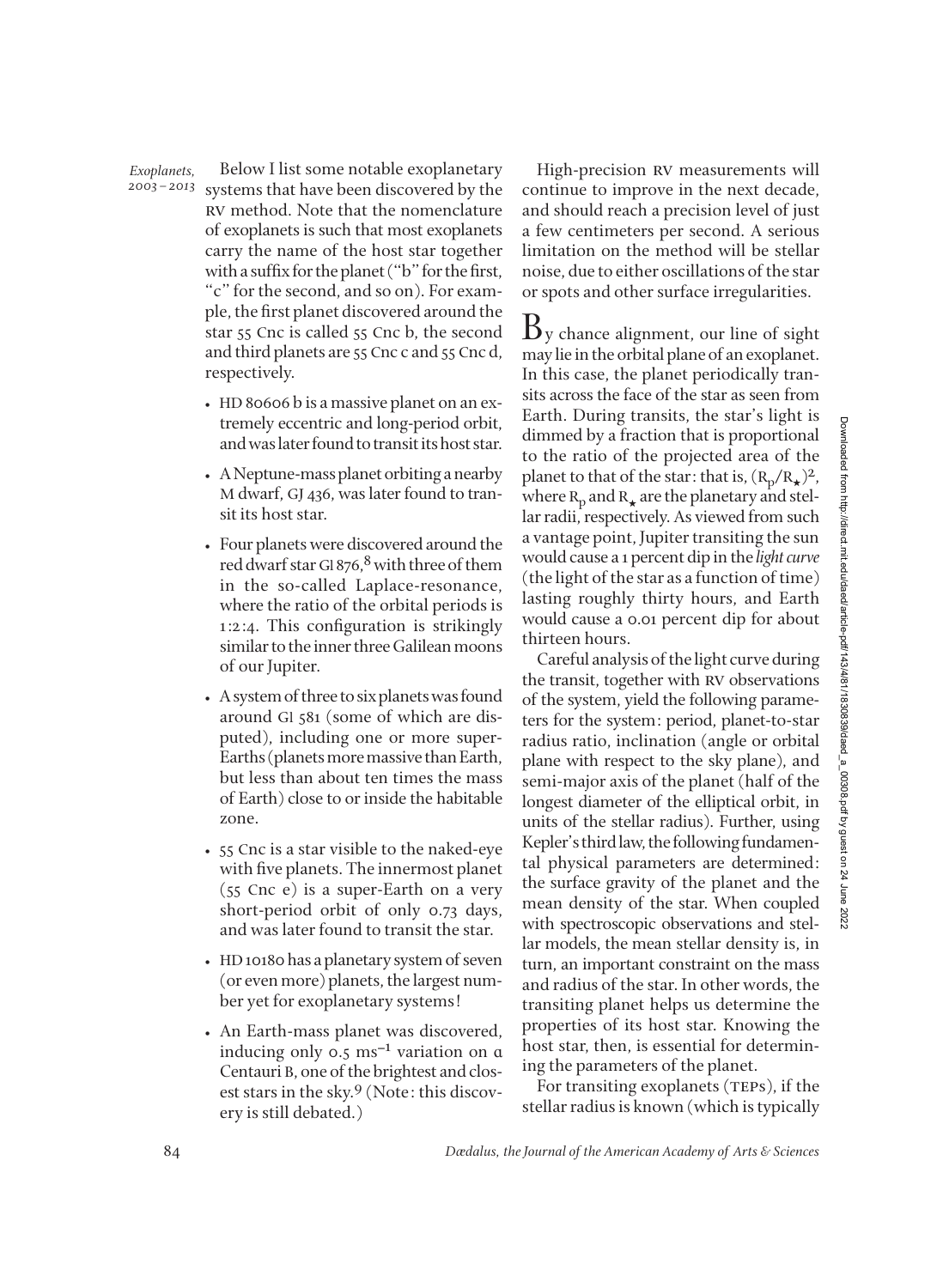the case), the planetary radius is also de termined. If rv measurements of the host star are available, and if the stellar mass is known (which is also common), then the mass of the TEP is also derived without any ambiguity (not only a lower limit, as for pure RV detections).

Astronomers recognized long ago that TEPs provide us with an unparalleled opportunity for understanding their physical properties, as one can unambiguously de termine their masses, radii, mean densities, and surface gravities, among other measurements. The chance of detecting transit of a planet around a random star, however, was initially thought to be very slim, because 1) giant planets were thought to be rare; 2) the chance that we would fall in its orbital plane is tiny (for example, 1 in 1,000 for our Jupiter, as seen from a vantage point);  $3)$  the fraction of time spent transiting is small (for example, 0.0003 for our Jupiter); and 4) the transit signature (diminution of starlight) is small (< 1 percent). Thus, it is no accident that the first TEP detection, in 2000,<sup>10</sup> was that of a giant planet (HD 209458 b), previously known from rv measurements to orbit a bright star on a very short-period orbit. Only a couple of years later, in 2003, the OGLE project<sup>11</sup> detected the first TEPs *without* prior RV measurements.<sup>12</sup> The enormous scientific value of transiting planets triggered a gold rush for TEPs, and a small armada of projects were undertaken. These employed primarily wide field instruments observing tens of thousands of stars per exposure and monitoring stellar fields every clear night. Certain challenges were realized, such as the need for 1) robust automation of telescopes and data processing; 2) high-precision photometry (stellar flux measurements) over a wide field in the sky; and  $3)$  extensive resources for following up on the plan et candidates to deal with the large number of astrophysical scenarios that mimic

planetary transits. Nevertheless, as teps *Gáspár* became a hot topic in contemporary astrophysics, their study provided a unique opportunity for small telescopes to participate in cutting-edge science. Examples of such surveys include tres, xo, hat-Net, WASP, and HATSouth. Together, these projects have revealed approximately 150 TEPs, which are among the best characterized exoplanets. In fact, the majority (70 percent) of exoplanets with masses and radii measured to better than 10 percent accuracy were discovered by wide field ground-based surveys. *Áron Bakos*

Figure 2 plots the mass-radius diagram for around two hundred TEPs with welldetermined physical parameters. Broadly speaking, the radius increases with increas ing mass, but there are a number of interesting features in this figure. One is that – as theoretical physics would predict–the radii of massive planets are relatively small; that is, the planets are very dense. Also, many transiting gas giant planets on shortperiod orbits were found to have much larger radii than that expected for an old and cool pure hydrogen/helium body (see the top portion of Figure 2). One example is HAT-P-32 b, with mass equal to but a radius twice that of Jupiter's–meaning the planet is 1/8 Jupiter's mean density! There has been no shortage of theories to explain this "inflation" of planets. Groundbased surveys yielded a big enough sample to show that the inflation of radii (relative to those predicted) was connected to the heating by in-falling stellar flux, and perhaps by the metal content of the star. At present there is still no clear understanding of this matter.<sup>13</sup>

During the transit of a planet, starlight passes through the atmosphere of the plan et, and a fraction of the light is absorbed, depending on the properties of the atmosphere (chemical composition, scale, height). By comparing the stellar spectrum in and out of transit, one can infer these

85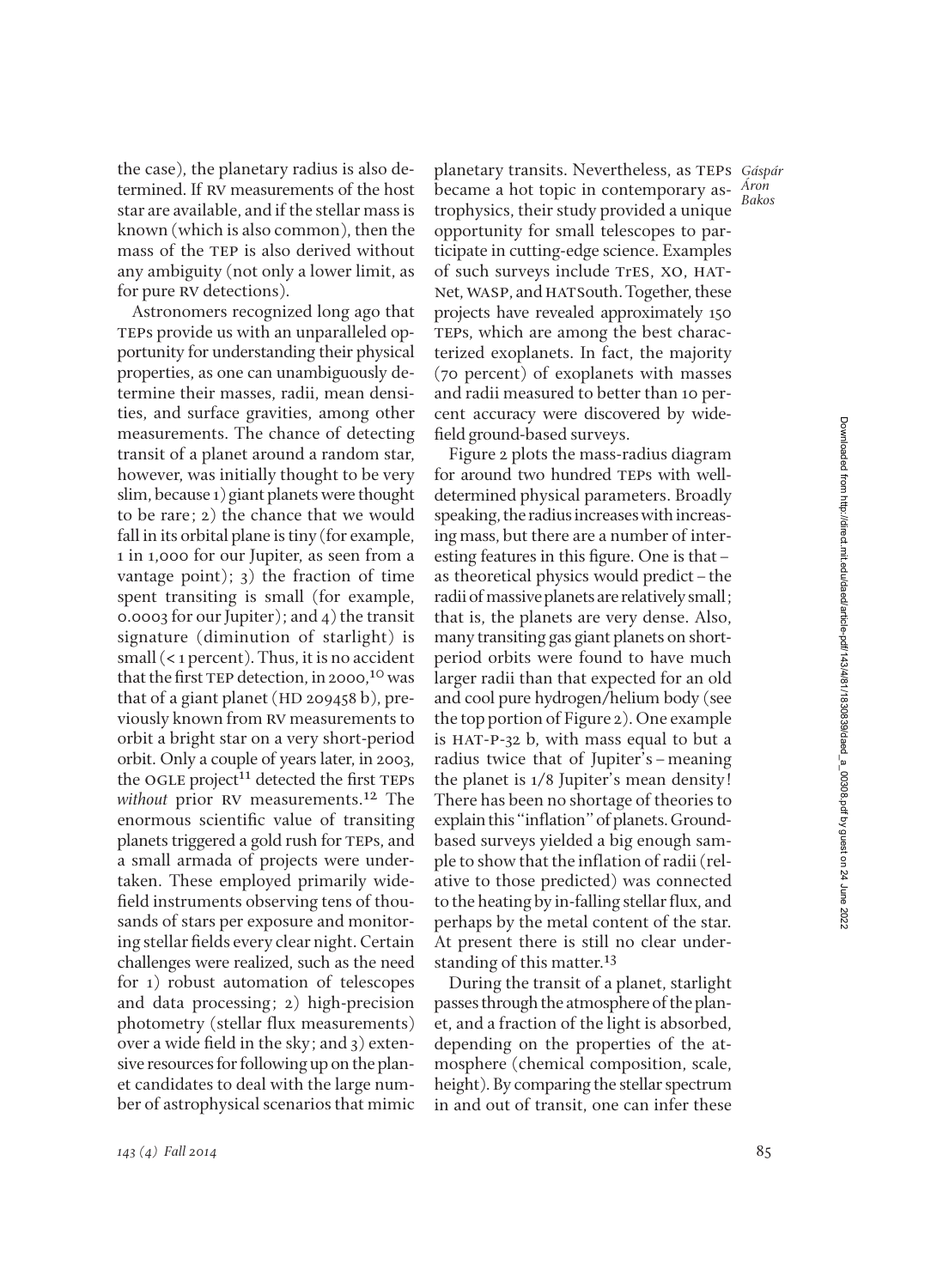*Exoplanets, Figure 2 2003–2013* The Mass-Radius Diagram of Transiting Extrasolar Planets



Circles indicate ground-based discoveries, while squares show space-based discoveries. Point-size scales with the inverse of the planetary surface gravity (higher gravity = smaller points). The gray tone scales with equilibrium temperature, with the very light symbols indicating temperatures in excess of 2000 K. Dashed lines indicate isodensity lines corresponding to 0.4, 0.7, 1.0, 1.33, 5.5, and 11.9 g cm<sup>-3</sup>, respectively.

properties of the planetary atmosphere. The first such measurement was the detection of sodium in the atmosphere of the planet HD 209458 b using the STIS instrument on the Hubble Space Telescope (hst). Since then, this planet has been subject to intensive studies, detecting an extended hydrogen exosphere, for example, and water absorption in the near infrared14 via transmission spectroscopy. Another well-studied system is HD189733 b, a gas giant on a short period orbit around a nearby star (which star is somewhat cooler than the sun). Here sodium was de tected from the ground using the Hobby Eberly Telescope, and a featureless spectrum in the visible (HST/ACS) suggested haze in the atmosphere. Can you imagine the excitement if we were to detect molecular oxygen in the atmosphere of one

of the planets? It would suggest that there may be life on the planet, since oxygen is very reactive and does not persist ab sent living organisms. (Note, however, that this is a potential "biosignature," and not definite evidence. $15$ )

During the occultation of a planet–that is, when the planet moves *behind* the star– the combined light from the star and planet drops (as seen from Earth). In the *in frared*, this drop is primarily due to the plan et's *thermal radiation* being eclipsed by the star. By measuring the depth of the occultation, one can measure the so-called brightness temperature on the "dayside" of the planet. Such measurements have been performed for more than thirty star systems. In the case of the aforementioned  $HD$  189733  $b$ ,<sup>16</sup> the "phase-curve" (total observed brightness as the planet moves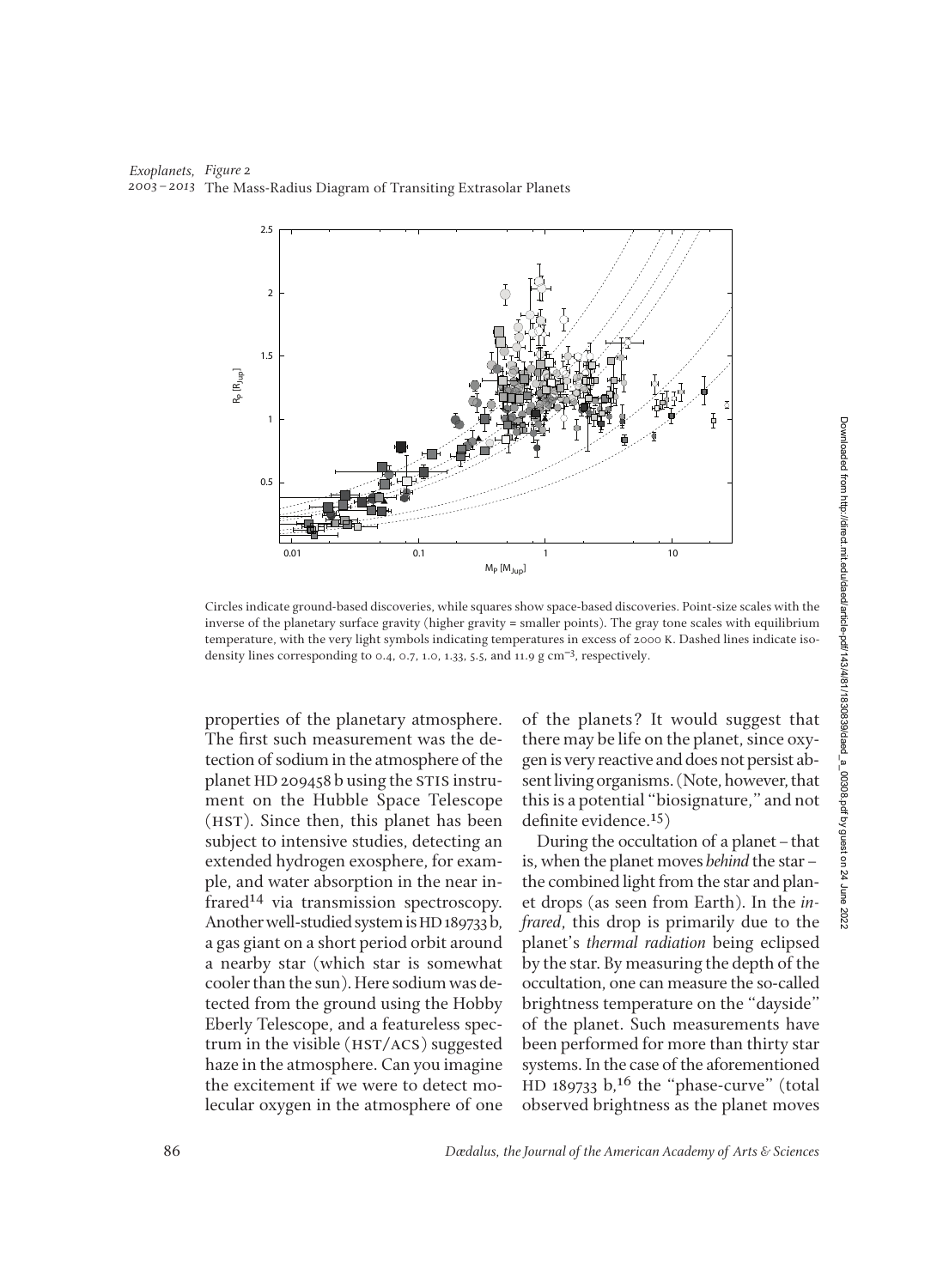on its orbit) was observed from before pri mary transit to after occultation, and night- and dayside brightness was found to reach temperatures of approximately 970 K and 1200 K, respectively. This is a relatively small difference, especially be cause we believe that this planet is tidally locked: the planet shows the same side to the star (just as our moon shows the same face to Earth at all times), which therefore receives an enormous radiant flux. A plausible solution is that the heat is efficiently redistributed to the nightside via circulation of winds. Even more amazing is that we now have a thermal map of this exoplanet showing that the warmest spot on the planet is 16◦ off (to the "east") from the point directly facing the star.

Phase-curves were automatically acquired by the *Kepler* space mission for thousands of transiting planet candidates, as it performed nonstop observations in the visible band-pass. Occultations in the *visible* light (as compared to the infrared, discussed above) are primarily due to reflected light occulted by the star, and provide a handle on the reflectivity of extrasolar planets. For the planet TrES-2 b, *Kepler*'s measurements established a stunningly low reflectivity; this planet is "pitch dark," reflecting only 2.5 percent of the infalling light.17

Planetary spectra were also investigated close to their occultation. By comparing the spectrum of the system during and outside occultation, one can infer the emis sion spectrum of the planet. Molecules such as  $CH<sub>A</sub>$ , H<sub>2</sub>O, and CO<sub>2</sub> were detected for a number of exoplanets.

Observing transmission spectra or other properties of exoplanets can be extremely challenging from the ground, due to systematic noise introduced by our own at mosphere. Nevertheless, it has been a trend in recent years to use ground-based instrumentation, such as OSIRIS on the Gran Telescopio Canarias, and multiobject spectrographs with wide slits, such *Gáspár* as mmirs on the Magellan Telescope. In *Áron*  general, astronomers made excellent use of instruments that were not originally designed to carry out such high-precision measurements, occasionally stretching beyond the capabilities of these tools. Re sults have sometimes been questioned by competing teams, and were shown to be very sensitive to the data analysis procedures.18

As hinted at earlier, another quantity that can be measured for TEPs is the angle between the orbital plane of the planet and the equator of the star, as projected onto the plane of the sky. This angle is revealed through an anomaly in the RV measurements of the star made during transit. This "Rossiter-McLaughlin" anomaly was pre dicted and observed for eclipsing binary stars almost a century ago, but was only applied to TEPs in the past decade.<sup>19</sup> Initial measurements suggested that all TEP orbits are well aligned ("prograde") with the equator of their host stars, and this almost led to a pause in the investigation of further systems. Then, highly tilted (called *high obliquity*) and even retrograde planets (circling the star in the "opposite" direction) were discovered, such as HATp-7 b.<sup>20</sup> This hot Jupiter, on a 2.2-day retrograde orbit, clearly violated the prevailing theory of giant planet formation, which argued that planets form far from the stellar heart of the system, where ices condense from the rotating protoplanetary disc and then slowly migrate inward (keeping at least the direction of their an gular momentum). Astronomer Joshua Winn and colleagues concluded that hot stars with hot Jupiters have high obliquities, with the dividing line between wellaligned and misaligned systems being some where at stellar effective temperature higher than the sun.<sup>21</sup> Recently, physicist Simon Albrecht and colleagues have claimed that the star-planet obliquities for

Downloaded from http://direct.mit.edu/daed/article-pdf/143/4/81/1830839/daed\_a\_00308.pdf by guest on 24 June 2022 Downloaded from http://direct.mit.edu/daed/article-pdf/143/4/81/1830839/daed\_a\_00308.pdf by guest on 24 June 2022

*Bakos*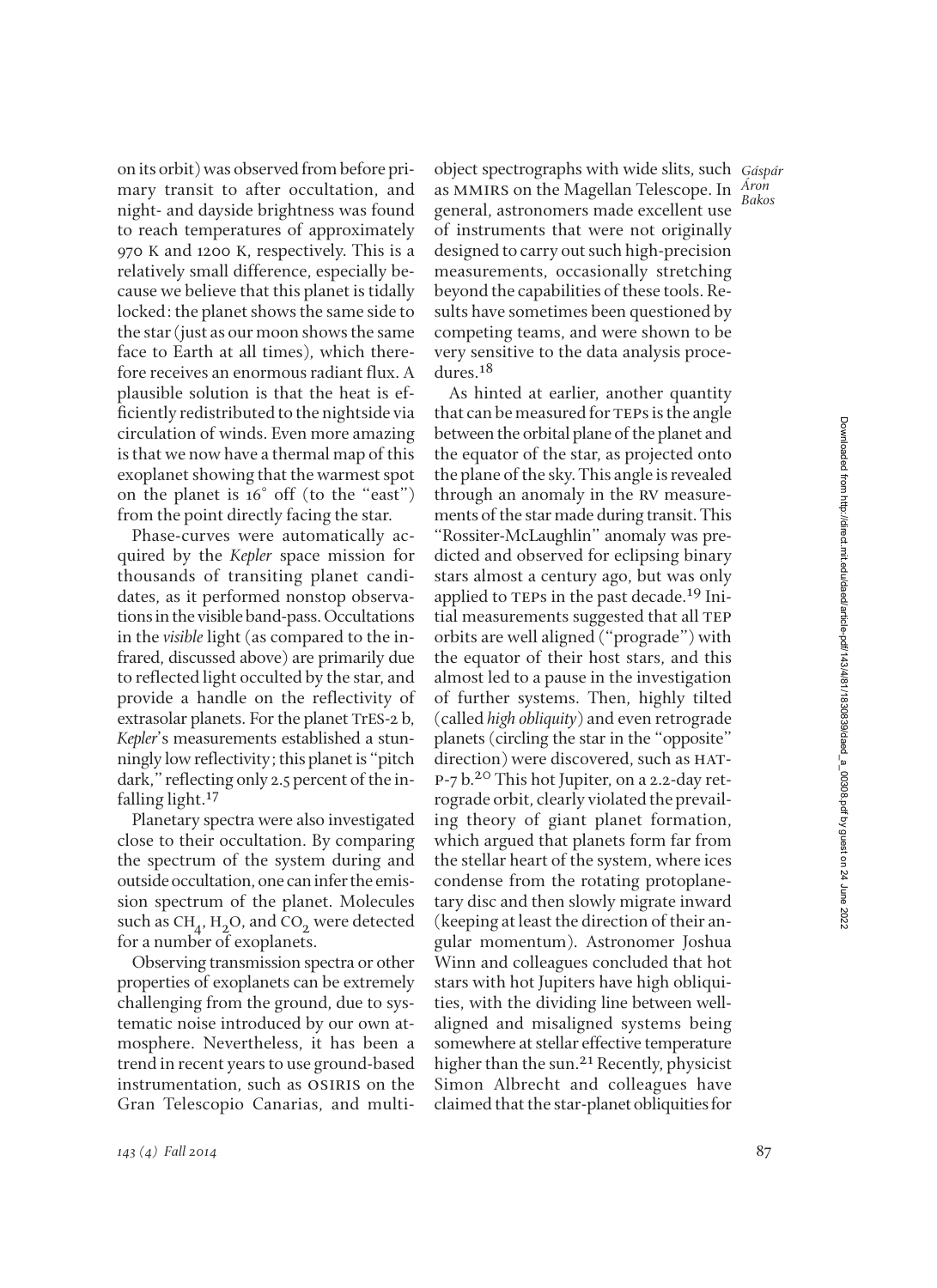*2003–2013*

and aligned systems are those where tidal interactions between the star and the planet are expected to be strong (see Figure 3).<sup>22</sup> *Exoplanets,*

Space-based transit searches are qualitatively different from ground-based searches in that they have achieved much higher photometric precision than groundbased surveys, using almost uninterrupted observations to observe fainter stars. One key player was the CoRoT satellite. Perhaps one of the top scientific results of CoRoT was the discovery of CoRoT-7  $b$ ,<sup>23</sup> a transiting super-Earth with 1.6 $R_{\oplus}$  radius on a twenty-hour-period orbit, and with a mass ≤ 8 $M_{\oplus}$ .

The other key player in exoplanet discovery is the *Kepler* space mission, which is fully dedicated to TEP detection. It was designed to have the capability of detecting an Earth-sized planet transiting a sunlike star. *Kepler* has been transformative to the field. Launched in 2009, it has been continuously monitoring a selected area in the sky, roughly the area of the Big Dipper, yielding exquisite photometry for some 150,000 stars. Most stars are observed at a thirty-minute cadence, and the per-point precision of the stellar fluxes reaches thirty parts per million! (*Kepler* failed mechanically in May 2013, and a new mission plan, "K2" or "Second Light," has been adopted to make use of *Kepler*'s remaining capabilities.) To date, *Kepler* has found some three thousand planetary *can didates*. As as trophysicist Timothy Morton and astron omer John Asher Johnson have shown, based on statistical arguments, at least 90 percent of these should be real planets, even though the classical confirmation is not available for the majority.24

Notably, the *Kepler*space mission found that small (radius) planets, reaching down to Earth-size, are extremely frequent. Using the *Kepler* data, Andrew Howard and colleagues found that for orbital periods shorter than fifty days, the distribution of

close-in hot Jupiters were initially random, *F* planet radii scales with the inverse square of the planetary radius.25 Approximately 13 percent of stars have small  $(2-4R_{\oplus})$ planets with relatively short  $\langle$  < fifty days) periods. They also found that the occurrence of small planets in the *Kepler* field increases for cool stars (< 4000 K) by a factor of seven when compared to hot stars  $($  > 6600 K). It also appears that while smaller planets are more frequent, this occurrence rate plateaus at about  $2R_{\oplus}$ ; that is, planets smaller than two Earth-radii are still not more frequent. Another important finding of *Kepler* was that multiple planetary systems are intrinsically frequent: at least 27 percent of planets are in multitransiting systems, and 15 percent of stars with TEPs host more than one planet.<sup>26</sup> Multiple systems consist primarily of small planets; hot Saturns and Jupiters are "lonely," with no nearby companions. A shortlist of some truly amazing planetary systems found by *Kepler* is given below.

- Kepler-11: six TEPs in a densely packed configuration, five with orbital periods between ten and forty-seven days.
- Kepler-36: a pair of planets with orbital distances differing by only 10 percent and with densities differing by a factor of eight.
- Kepler-47, the first circumbinary planetary *system*: two super-Earths orbiting at P  $\approx$  50 days and P  $\approx$  300 days around a pair of stars that are eclipsing each other about every seven days.
- Kepler-62: a five-planet system with planets of 1.4 and 1.6 $R_{\oplus}$  radii orbiting in the habitable zone (that is, they *may* host life).27
- koi-872 b, c: the detection and characterization of a nontransiting planet (KOI-872 c) by variations (due to gravitational interaction) induced on the transit times of the transiting planet (KOI-872 b).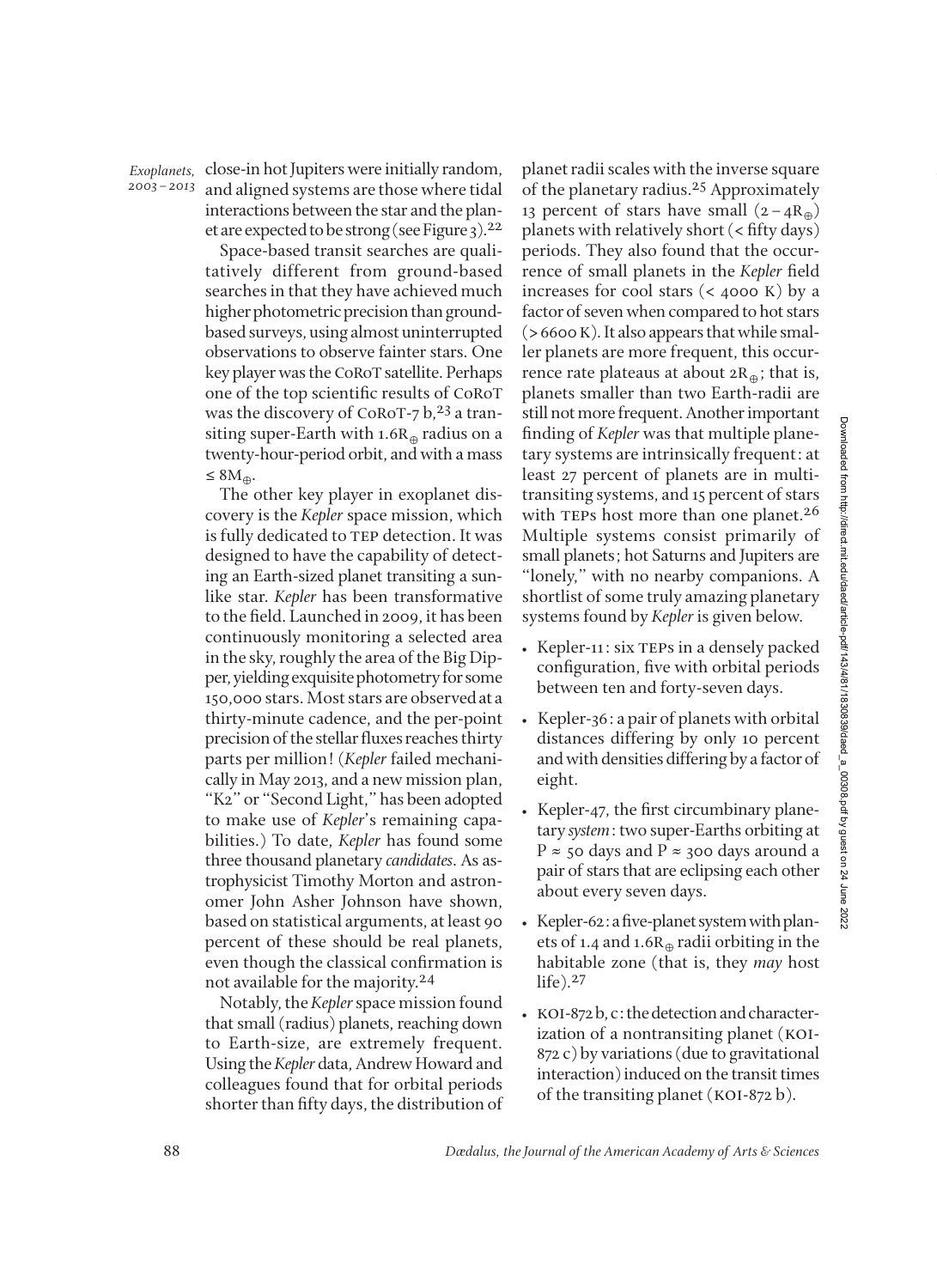180 HAT-P-7 b 150 proj. obliquity [deg] proj. obliquity [deg .<br>WASP-8 b WASP-33 b 120 HAT-P-11 b HAT-P-32 b 90 WASP-12  $b^0$ HD 80606 b 60  $XO-3$ 30 17156 b  $\Omega$ 10–4 10–2 100 102 104 106

relative tidal-dissipation timescale  $\tau_{\text{mcz}}$  / age

The vertical axis shows the obliquity of the planets with respect to the stellar spin axis, projected on the sky plane. Zero degrees means a perfectly aligned prograde orbit, and 180 degrees means retrograde orbit. The horizontal axis shows the estimated timescale required for aligning a planet with the stellar spin axis. Stars with temperatures higher than 6250 K are shown with filled symbols. Open symbols show stars with temperatures lower than 6250 K. Source: Simon Albrecht et al., "Obliquities of Hot Jupiter Host Stars: Evidence for Tidal Interactions and Primordial Misalignments," *The Astrophysical Journal* 757 (2012): 18, arXiv:1206.6105; used here with permission of the American Astronomical Society.

• KOI-142: similar case to KOI-872, but also using variations in the transit duration  $($ for the first time $)$  to determine the system parameters.

The next decade will be extremely promising in terms of scientific progress based on transiting planets. The U.S.-based TESS mission, with a proposed launch sometime in 2017, will scan the entire sky to detect thousands of transiting planets around the brightest stars near Earth. Among these will be potentially habitable super-Earths amenable to follow-up ob servations. The James Webb Space Telescope (JWST) and the European EChO space mission will observe atmospheres of teps through transmission and occultation spectroscopy at unprecedented precision. There is hope that by the next decade we will actually detect bio-signatures in the atmospheres of remote worlds.

**The past decade saw real breakthroughs** in the direct imaging of exoplanets. The task is extremely challenging because stars are bright while planets are faint and appear close to the stars; thus, capturing and separating the light emanating from the planet requires very-high-contrast and high-spatial-resolution imaging. For these reasons, state-of-the-art instrumentation has been developed and used on the largest telescopes, employing infrared imaging, adaptive optics, coronography, and novel observing and data analysis techniques. The targets typically are young (a few mil lion years old) stars, because these may have young planetary systems, in which the planets still emit excess (infrared) light due to their primordial heat.

One spectacular success was direct im aging of the planets around the young star HR 8799.<sup>28</sup> Not only were the planets clearly visible, but their face-on orbital motion



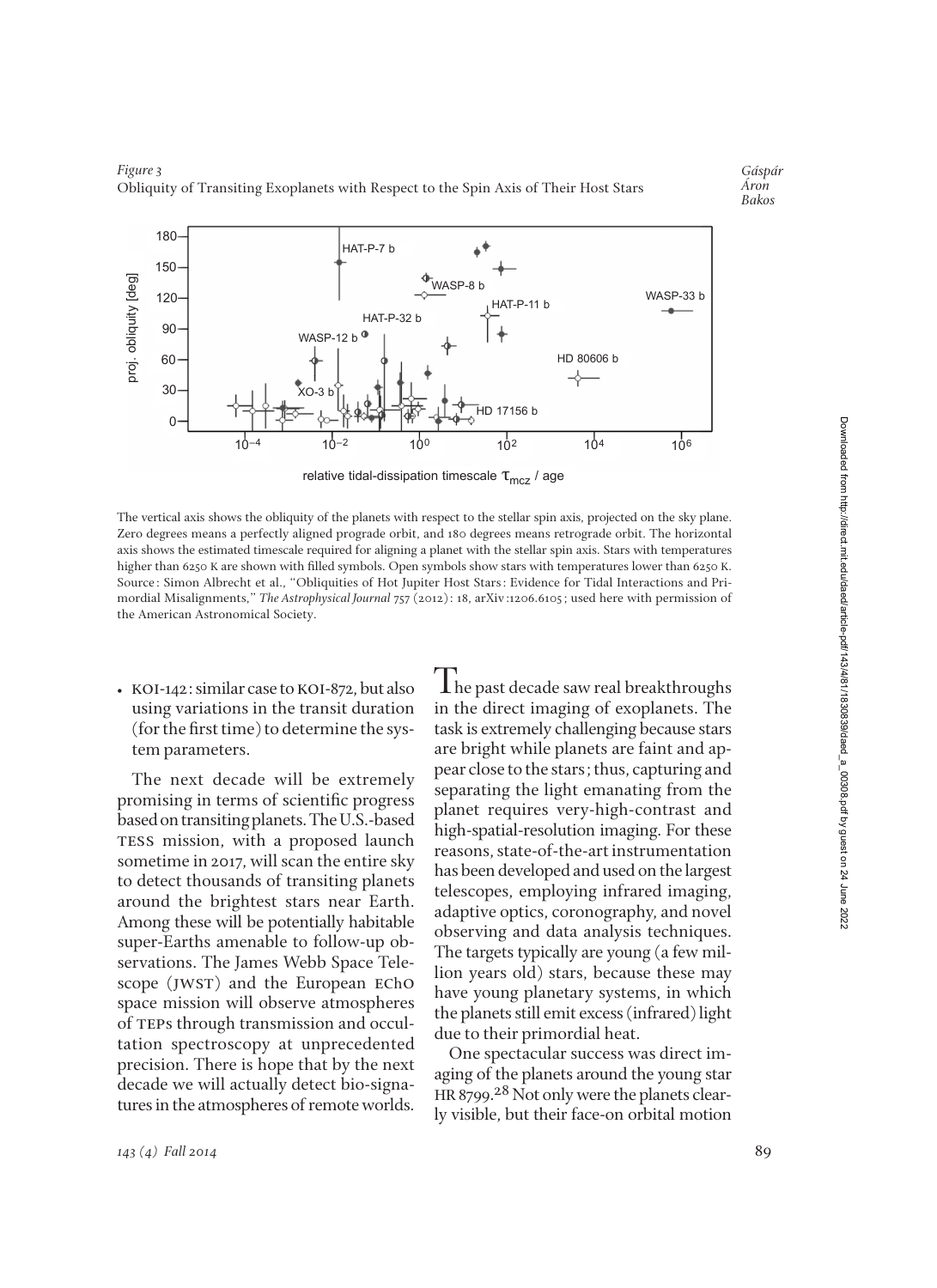*2003–2013*

Exoplanets, around the star was also apparent on images taken a year apart. Another important discovery was the planet orbiting the very bright and nearby star, β Pictoris.29 This star has a disk of debris (dust and rocks) that is almost edge-on. An approximately  $8M<sub>I</sub>$  planet around the same star was detected on archival images from 2003, then reobserved in 2009 on the other side of the star! Finally, a very recent detection is the  $13M<sub>I</sub>$  mass single gas giant around the star "к And," detected with the Subaru/hiciao instrument as part of the SEEDS survey.<sup>30</sup>

> Another breakthrough was the ability to take *spectra* of the directly imaged planets. This was done for all four planets around HR8799 by Project 1640 on the ven erable Palomar 5m telescope.31 The lowresolution spectra show an unexpected diversity among the four planets, with hints of CH<sub>4</sub>, NH<sub>3</sub>, CO<sub>2</sub>, and other molecules. Massive current efforts (NICI, SEEDS) and future projects (GPI, SPHERE) will certainly yield many more directly imaged planets with spectra.

> $A_n$  object (star or planet), by virtue of its finite mass, will perturb the light from a background source that falls along the line of sight, creating multiple images and magnifying the source. As the object ("lens") moves with respect to the background source, the magnification changes in time, resulting in the brightening of the background source. The brightening, as the function of time (the light curve), has a characteristic "bell-shape." This effect, predicted by Einstein, has now be come a practical astronomical tool. Thousands of such microlensing events<sup>32</sup> are now detected every year by surveys such as OGLE<sup>33</sup> and MOA.<sup>34</sup> Planets around the lensing star cause further perturbation of the light, and appear as anomalies on the microlensing light curve. To date, some thirty or so planets have been discovered

via microlensing. An interesting aspect of microlensing is its sensitivity toward lowmass planets on wide orbits, even freefloating planets without a host star. Microlensing is sensitive to classes of planets that currently cannot be found by rv, transit, or direct-imaging searches.

The first microlensing-detected planet was a 2.6 Jupiter-mass object at a 5 AU orbit (astronomical unit, the mean distance be tween the Earth and the sun: 149.6 million kilometers).35 Microlensing detected planets more massive than Jupiter around very small stars,<sup>36</sup> which is somewhat surprising given the scarcity of such objects found by rv and transit searches. It is also from microlensing that we learned about the existence of cold super-Earths that orbit their stars beyond the ice-line (distance beyond which it is cold enough for ices to form) at several AU distance. Multiple planetary systems, such as a Jupiter/ Saturn analogue, were also detected by microlensing.37Recently, microlensing has found signals due to free-floating planets, and has concluded that such planets are twice as common in our galaxy as mainsequence stars.<sup>38</sup>

While progress in the field of exoplanets over the past decade has been spectacular, most of the excitement is yet to come. This includes finding analogues of our solar system, planets similar to our Earth, and moons around exoplanets. We hope to detect biomarkers and–ultimately–signs of intelligent life capable of communication with us, however slow the turnaround time may be.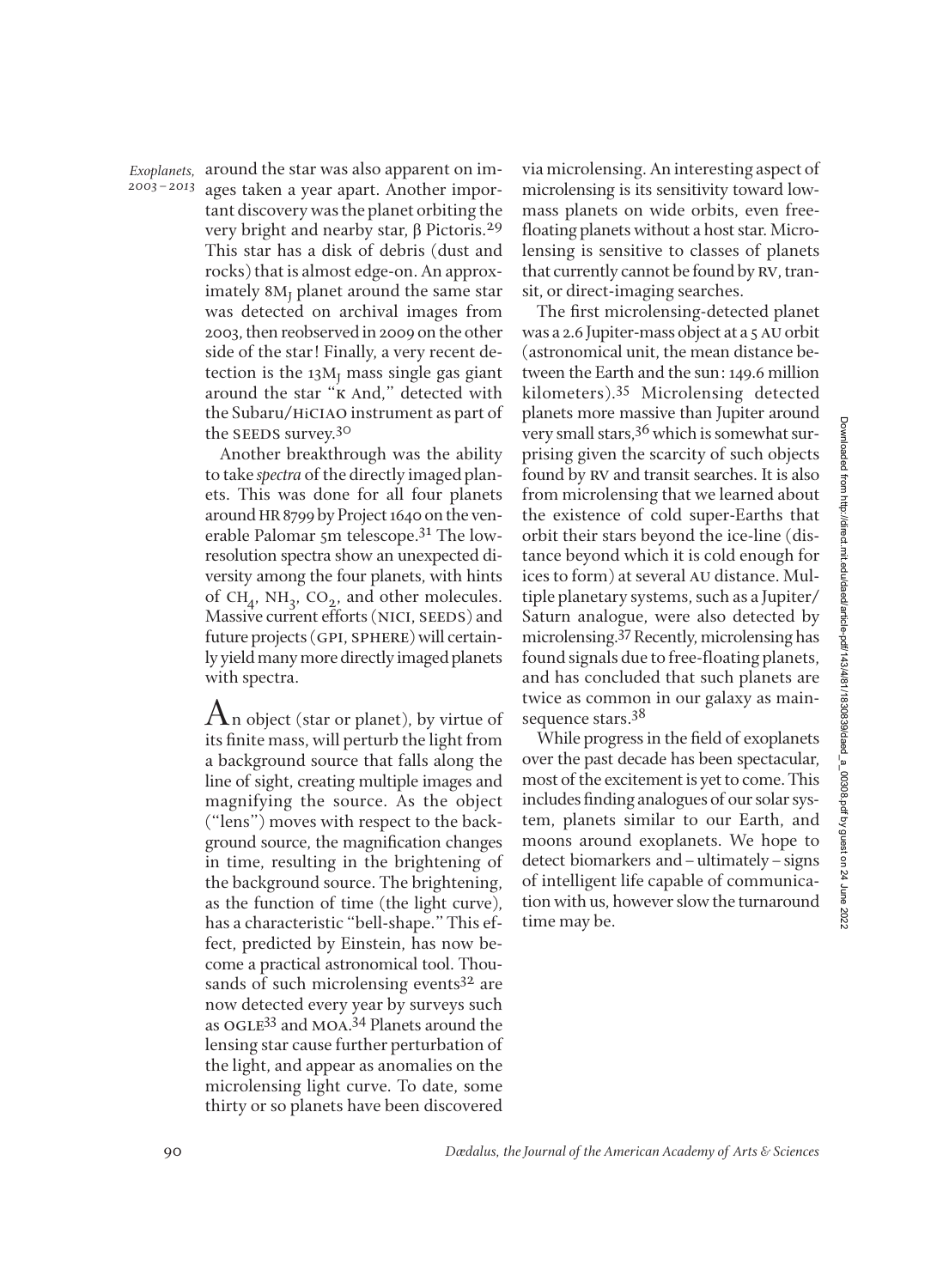### **ENDNOTES**

Author's Note: I thank Joel Hartman and Jeremiah Ostriker for careful reading of this manuscript. I apologize to those whose work I could not discuss due to space limitations.

- 1 Michael Perryman, *The Exoplanet Handbook* (Cambridge: Cambridge University Press, 2011).
- 2 Gaspare Lo Curto et al., "Achieving a Few cm/sec Calibration Repeatability for High Resolution Spectrographs: The Laser Frequency Comb on harps," *Proceedings of SPIE* (2012): 8446.
- 3 Peter Plavchan et al., "Precision Near-Infrared Radial Velocity Instrumentation and Exoplanet Survey," American Astronomical Society, aas Meeting No. 221, #109.06, 2013.
- 4 For example, Andrew W. Howard et al., "The Occurrence and Mass Distribution of Closein Super-Earths, Neptunes, and Jupiters," *Science* (330) (2010): 653.
- 5 Michel Mayor and Didier Queloz, "A Jupiter-Mass Companion to a Solar-Type Star," *Nature*  $(378)(1995):355.$
- <sup>6</sup> Michel Mayor et al., "The harps Search for Southern Extra-Solar Planets XXXIV: Occurrence, Mass Distribution and Orbital Properties of Super-Earths and Neptune-Mass Planets," *Astronomy & Astrophysics* (2011), arXiv:1109.2497.
- 7 Andrew W. Howard et al., "Planet Occurrence within 0.25 AU of Solar-Type Stars from Kepler," *The Astrophysical Journal Supplement* (201) (2012): 15.
- 8 Eugenio Rivera et al., "The Lick-Carnegie Exoplanet Survey: A Uranus-Mass Fourth Planet for GJ 876 in an Extrasolar Laplace Configuration," *The Astrophysical Journal* (719) (2010): 890.
- 9 Xavier Dumusque et al., "An Earth-Mass Planet Orbiting ɑ Centauri B," *Nature*(491) (2012): 207.
- 10 David Charbonneau et al., "Detection of Planetary Transits Across a Sun-Like Star," *The Astro physical Journal* (529) (2000): L45.
- 11 Andrzej Udalski et al., "The Optical Gravitational Lensing Experiment: Search for Planetary and Low-Luminosity Object Transits in the Galactic Disk. Results of 2001 Campaign," *Acta Astronautica* (52) (2002): 1.
- 12 M. Konacki et al., "An Extrasolar Planet that Transits the Disk of Its Parent Star," *Nature* (421)  $(2003): 507.$
- <sup>13</sup> For a review, see David S. Spiegel and Adam Burrows, "Thermal Processes Governing Hot-Jupiter Radii," *The Astrophysical Journal* (2013), arXiv:1303.0293.
- 14 D. Deming et al., "Infrared Transmission Spectroscopy of the Exoplanets HD 209458 b and XO-1 b Using the Wide Field Camera-3 on the Hubble Space Telescope," *The Astrophysical Journal* (774) (2013): 95, arXiv:1302.1141.
- 15 Hanno Rein, Yuka Fujii, and David S. Spiegel, "Some Inconvenient Truths about Biosignatures Involving Two Chemical Species on Earth-Like Exoplanets," *Proceedings of the National Academy of Sciences* 111 (19) (2014): 6871–6875.
- 16 Heather A. Knutson et al., "A Map of the Day-Night Contrast of the Extrasolar Planet HD 189733 b," *Nature* (447) (2007): 183.
- <sup>17</sup> David M. Kipping and David S. Spiegel, "Detection of Visible Light from the Darkest World," *Monthly Notices of the Royal Astronomical Society* (417) (2011): L88.
- 18 For example, see Deming et al., "Infrared Transmission Spectroscopy of the Exoplanets HD 209458 b and XO-1 b Using the Wide Field Camera-3 on the Hubble Space Telescope."
- <sup>19</sup>D. Queloz et al., "Detection of a Spectroscopic Transit by the Planet Orbiting the Star HD 209458," *Astronomy and Astrophysics*(359) (2000): L13; and Joshua N. Winn et al., "Measurement of Spin-Orbit Alignment in an Extrasolar Planetary System," *The Astrophysical Journal* (631)  $(2005): 1215.$

*Gáspár Áron Bakos*